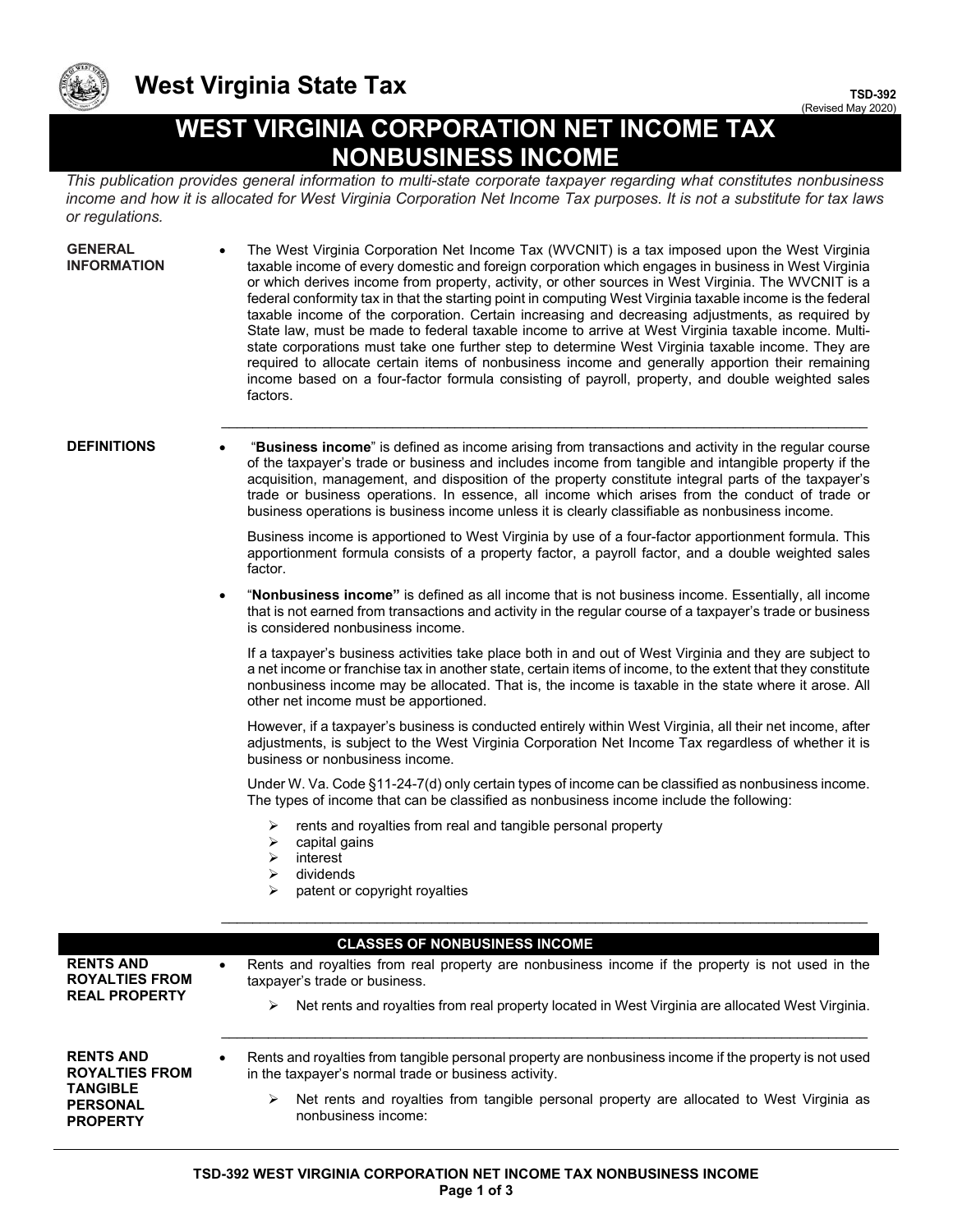(1) by the ratio of the properties use in West Virginia as compared to other states, or

(2) totally, if the taxpayer's commercial domicile is in West Virginia and the taxpayer is not organized under the laws of or taxable in the state in which the property is used.

- "Commercial domicile" means the principal place from which the trade or business of the taxpayer is directed or managed.
- The measure of use of tangible personal property in this state as compared to other states is determined by multiplying the rent and royalties by a fraction. The numerator of this fraction is the number of days of physical location of the property in West Virginia during the period. The denominator is the number of days of physical location of the property everywhere during all rental and royalty periods in the taxable year. If the physical location of the property during the rental or royalty period is unknown or unascertainable by the taxpayer, then it is presumed that the taxpayer used the tangible personal property in the state in which the property was located at the time the rental or royalty payer obtained possession.

## **CAPITAL GAINS/LOSSES**

• A capital gain arises when a capital asset is sold for a gain. A capital loss occurs when the capital asset is sold for a loss. Broadly speaking, all assets are capital assets except those excluded from the definition of a capital asset by the Internal Revenue Code as defined in W. Va. Code §11-24-3.

 $\_$  ,  $\_$  ,  $\_$  ,  $\_$  ,  $\_$  ,  $\_$  ,  $\_$  ,  $\_$  ,  $\_$  ,  $\_$  ,  $\_$  ,  $\_$  ,  $\_$  ,  $\_$  ,  $\_$  ,  $\_$  ,  $\_$  ,  $\_$  ,  $\_$  ,  $\_$  ,  $\_$  ,  $\_$  ,  $\_$  ,  $\_$  ,  $\_$  ,  $\_$  ,  $\_$  ,  $\_$  ,  $\_$  ,  $\_$  ,  $\_$  ,  $\_$  ,  $\_$  ,  $\_$  ,  $\_$  ,  $\_$  ,  $\_$  ,

- What is a capital asset? Each item of property that the corporation held (whether or not connected with its trade or business) is a capital asset, except:
	- $\triangleright$  Assets that can be inventoried or property held mainly for sale to customers.
	- $\triangleright$  Depreciable or real property used in the trade or business.
	- Certain copyrights; literary, musical, or artistic compositions; letters or memorandums; or similar property.
	- $\triangleright$  Accounts or notes receivable acquired in the ordinary course of trade or business for services rendered or from the sale of property described in 1 above.
	- $\triangleright$  A U.S. Government publication received from the Government or any of its agencies in a manner other than buying it at the price offered for public sale, which is held by a taxpayer who received the publication or by a second taxpayer in whose hands the basis of the publication is determined, for purposes of determining gain from a sale or exchange, by referring to its basis in the hands of the first taxpayer.
- **CAPITAL GAINS/LOSSES FROM REAL PROPERTY**

**CAPITAL GAINS/LOSSES FROM TANGIBLE PERSONAL PROPERTY**

**CAPITAL GAINS/LOSSES FROM INTANGIBLE PERSONAL PROPERTY**

**GAINS FROM THE SALE OF NATURAL RESOURCES**

**ORDINARY GAINS AND LOSSES**

Virginia if the gain/loss is nonbusiness income.  $\_$  , and the set of the set of the set of the set of the set of the set of the set of the set of the set of the set of the set of the set of the set of the set of the set of the set of the set of the set of the set of th

• Capital gains and losses from sales of real property located in West Virginia are allocable to West

 $\_$  ,  $\_$  ,  $\_$  ,  $\_$  ,  $\_$  ,  $\_$  ,  $\_$  ,  $\_$  ,  $\_$  ,  $\_$  ,  $\_$  ,  $\_$  ,  $\_$  ,  $\_$  ,  $\_$  ,  $\_$  ,  $\_$  ,  $\_$  ,  $\_$  ,  $\_$  ,  $\_$  ,  $\_$  ,  $\_$  ,  $\_$  ,  $\_$  ,  $\_$  ,  $\_$  ,  $\_$  ,  $\_$  ,  $\_$  ,  $\_$  ,  $\_$  ,  $\_$  ,  $\_$  ,  $\_$  ,  $\_$  ,  $\_$  ,

• Capital gains and losses from sales of tangible personal property are allocable to West Virginia if the gain/loss is nonbusiness income and (1) the property was located in West Virginia at the time of the sale, or (2) the taxpayer's commercial domicile is in West Virginia and the taxpayer is not taxable in the state in which the property was located.

 $\_$  , and the set of the set of the set of the set of the set of the set of the set of the set of the set of the set of the set of the set of the set of the set of the set of the set of the set of the set of the set of th

• Capital gains and losses from the sales of intangible personal property, e.g. stocks, bonds, etc., are allocable to West Virginia if the taxpayer's commercial domicile is in West Virginia and the gain/loss is nonbusiness income.

 $\_$  ,  $\_$  ,  $\_$  ,  $\_$  ,  $\_$  ,  $\_$  ,  $\_$  ,  $\_$  ,  $\_$  ,  $\_$  ,  $\_$  ,  $\_$  ,  $\_$  ,  $\_$  ,  $\_$  ,  $\_$  ,  $\_$  ,  $\_$  ,  $\_$  ,  $\_$ 

 $\_$  , and the set of the set of the set of the set of the set of the set of the set of the set of the set of the set of the set of the set of the set of the set of the set of the set of the set of the set of the set of th

 $\_$  , and the set of the set of the set of the set of the set of the set of the set of the set of the set of the set of the set of the set of the set of the set of the set of the set of the set of the set of the set of th

• Gains pursuant to IRC §§ 631(a) and (b) from the sale of natural resources severed in West Virginia are allocable to West Virginia if they are nonbusiness income. IRC § 631(a) establishes an election for the taxpayer to consider cutting of timber as a sale or exchange and § 631(b) deals with gains or losses from the disposal of timber when the owner retains an economic interest in the timber.

• Ordinary gains and losses are considered to be business income and cannot be allocated; only capital gains/losses can be allocated as nonbusiness income.